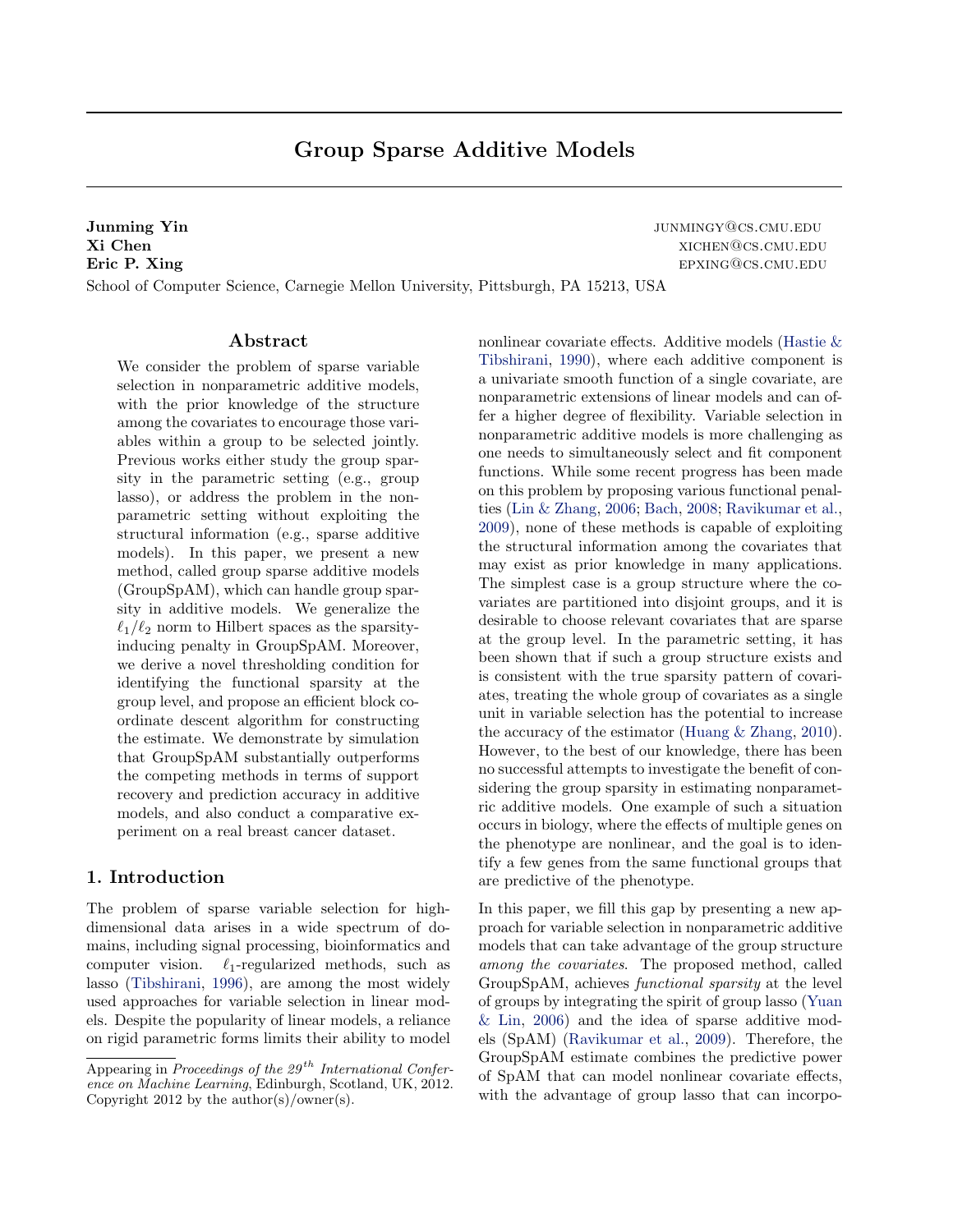<span id="page-1-0"></span>rate group structure to achieve better support recovery accuracy. Our empirical results provide convincing evidence of the expected benefits inherited from both threads of research. Although our main focus here is on regression, the framework can be easily extended to classification setting via generalized additive models.

In contrast to the ordinary group lasso, where there has been much confusion regarding orthonormality of covariates within a group, GroupSpAM is highly flexible in that no assumptions are made on the design matrices or on the covariance of component functions in each group. In this sense, GroupSpAM can be viewed as a nonparametric extension of the generalized group lasso [\(Friedman et al.,](#page-7-0) [2010\)](#page-7-0), which allows non-orthonormal covariates within a group, to additive models. However, while allowing nonlinear covariate effects and arbitrary covariance of component functions within a group gives rise to a new method that enjoys superior flexibility, there are new technical challenges in characterizing and computing the GroupSpAM estimate. To resolve these difficulties, we propose a novel optimization procedure to simultaneously conduct component selection and fitting at the level of groups. Specifically, our major contributions in this work include: (1) generalization of  $\ell_1/\ell_2$  norm to  $L_2$  function spaces as the sparsity-inducing penalty in GroupSpAM; (2) a necessary and sufficient condition for identifying functional sparsity at the group level (Theorem [2\)](#page-3-0); (3) an efficient block coordinate descent algorithm tailored to handle the covariance of component functions within a group; (4) extension of GroupSpAM to the case of overlapping groups and a successful application to a real dataset.

# 2. Related Work

[Lin & Zhang](#page-7-0) [\(2006\)](#page-7-0) proposed the COSSO estimator, which uses the sum of the reproducing kernel Hilbert space (RKHS) norms of the component functions as the regularization penalty for simultaneous variable selection and model fitting in smoothing spline ANOVA models. [Ravikumar et al.](#page-7-0) [\(2009\)](#page-7-0) introduced a sparse version of additive models called SpAM by penalizing the sum of the  $L_2(\mu)$  norms of the component functions. While these methods have been shown to be effective in estimating sparse nonparametric models, neither of them is able to take advantage of structural information. [Liu et al.](#page-7-0) [\(2009a\)](#page-7-0) extended SpAM to the multi-task setting; however, the group structure is imposed on the tasks instead of on the covariates being considered here.

Finally, it is important to emphasize that our work is substantially different from another line of research

that also mixes group lasso and additive models [\(Bach,](#page-7-0) [2008;](#page-7-0) [Meier et al.,](#page-7-0) [2009;](#page-7-0) [Huang et al.,](#page-7-0) [2010\)](#page-7-0). These approaches, in which each component function is expanded into a group of basis functions constructed from a single covariate, can only perform variable selection at an individual level. In contrast, in this paper, each group consists of a set of several covariates and our goal is to encourage those variables within a group to be selected jointly.

Notation Vectors and matrices are denoted by boldface letters, and estimates are denoted with a hat. For a random variable X with distribution  $\mu$  and a measurable function  $f$  of  $x$ ,  $||f||$  denotes the  $L_2(\mu)$  norm of  $f: ||f|| = \sqrt{\mathbb{E}[f^2(X)]}$ . With some slight abuse of notation we also use  $\|\cdot\|$  to denote the  $\ell_2$  norm of a real vector. For a set of random variables  $X_1, \ldots, X_n$ , let  $\mathcal{H}_j = \{f_j \mid \mathbb{E}[f_j(X_j)] = 0, ||f_j|| < \infty\}, j = 1 \dots, p,$ with inner product on the space defined as  $\langle f_i, g_j \rangle =$  $\mathbb{E}[f_j(X_j)g_j(X_j)]$ . Sometimes we also use  $f_j := f_j(X_j)$ for simplicity. We use  $\hat{\mathbf{f}}_j \in \mathbb{R}^n$  to represent the vector of evaluations of the fitted function  $\hat{f}_j$  at the *n* observed values of  $X_j$ , i.e.,  $\hat{\mathbf{f}}_j = [\hat{f}_j(x_{1j}), \dots, \hat{f}_j(x_{nj})]^T$ . A group of covariates is a subset  $g \subset \{1, \ldots, p\}$  and a set of groups is denoted as  $G$ . For any group  $g$  and any vector **v**,  $\mathbf{v}_g = \{v_j\}_{j \in g}$ .  $\|\mathbf{f}_g\| = \sqrt{\sum_{j \in g} ||f_j||^2}$ .  $d_q = |q|$  represents the cardinality of group g. We assume  $\mathcal G$  is available in advance as prior knowledge and all covariates are covered by at least one group in  $\mathcal{G}$ .

# 3. Background

We begin by reviewing some important concepts on nonparametric regression and (sparse) additive models to set the stage for our method.

#### 3.1. Smoothing for Nonparametric Regression

Let  $X_1, \ldots, X_p$  be a set of random covariate variables and Y be a real valued random response variable. Nonparametric regression is concerned with estimating the regression function

$$
m(\boldsymbol{X}) = m(X_1, \ldots, X_p) = \mathbb{E}[Y \mid X_1, \ldots, X_p]
$$

from a set of *n* data samples  $\{(\mathbf{x}^{(i)}, y^{(i)}) : \mathbf{x}^{(i)} \in$  $\mathbb{R}^p, y^{(i)} \in \mathbb{R}, i = 1, \ldots, n\},$  without assuming any parametric form of  $m(\mathbf{X})$ , such as linearity in  $X_1, \ldots, X_p$ . We can write  $Y = m(\mathbf{X}) + \epsilon$ , where  $\mathbb{E}[\epsilon] = 0$ .

In the case of a single covariate  $(p = 1)$ ,  $m(X) = \mathbb{E}[Y]$  $X$  is known as the orthogonal projection of Y onto the linear space of all measurable functions of  $X$  and can be written as

$$
m(X) = PY,\t\t(1)
$$

where  $P$  is the conditional expectation operator  $\mathbb{E}[\cdot]$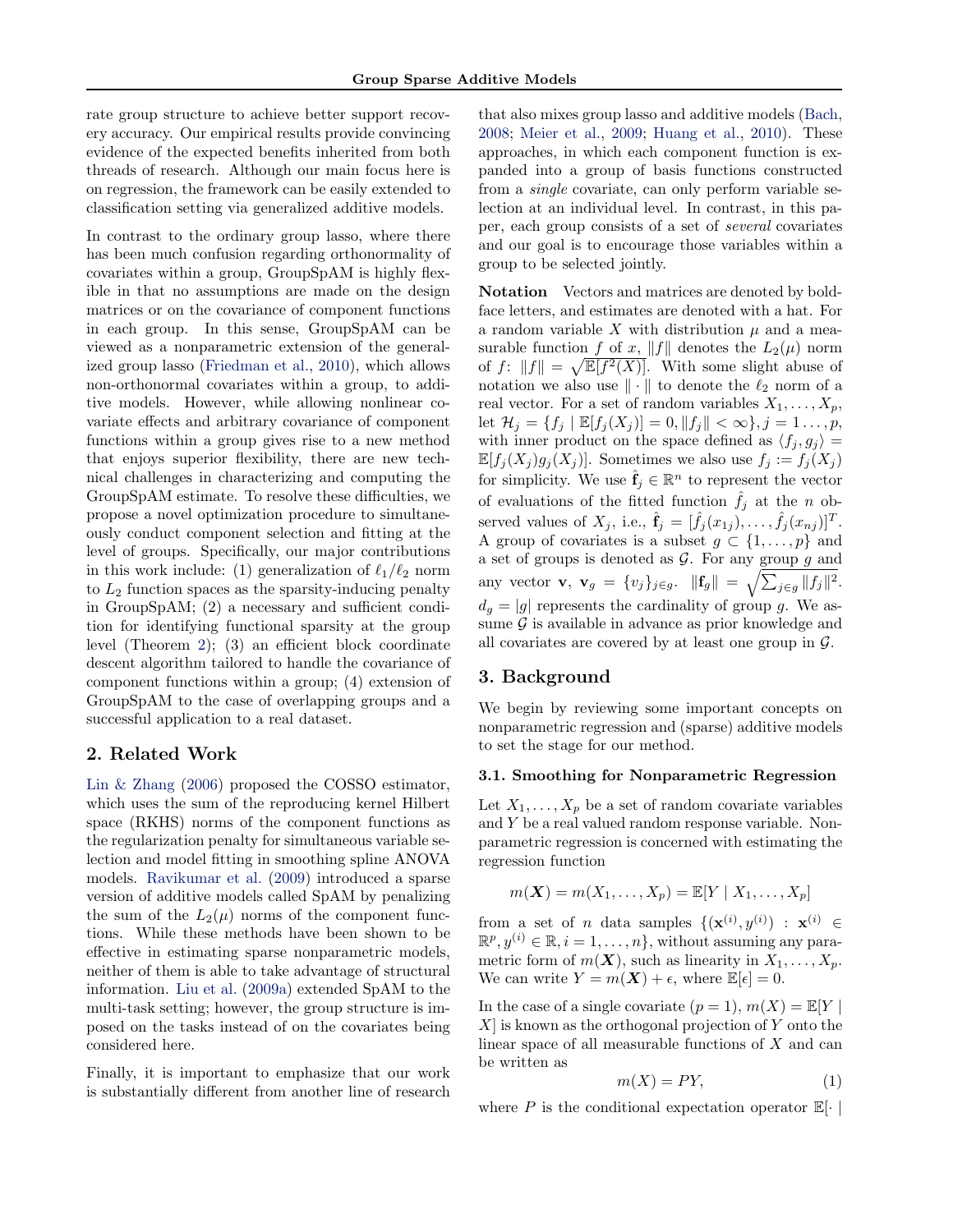<span id="page-2-0"></span>X. By making the assumption that  $m(x) = \mathbb{E}[Y]$  $X = x$  is a smooth function of x, we can estimate  $m(x)$  using a class of smoothing estimators called the kernel smoothers

$$
\widehat{m}(x) = \sum_{i=1}^{n} \ell_i(x) y^{(i)} = \ell(x)^T \mathbf{y},\tag{2}
$$

where  $\ell_i(x) \propto K_h(|x^{(i)}-x|)$  and  $K_h$  is a smoothing kernel function with the bandwidth h. Kernel smoothers are examples of linear smoothers because, for each  $x$ , the estimator  $\hat{m}(x)$  in (2) is a linear combination of  $y^{(i)}$ . Let  $\hat{\mathbf{y}} \in \mathbb{R}^n$  be a vector of fitted values  $\hat{y}^{(i)}$  at the observed  $x^{(i)}$ , one consequence of linear smoother is

$$
\hat{\mathbf{y}} = \mathbf{S}\mathbf{y},\tag{3}
$$

where **S** is the so-called *smoother matrix* with  $S_{ij}$  =  $\ell_j (x^{(i)}), i, j = 1, \ldots, n$ . A comparison of equations [\(1\)](#page-1-0) and (3) reveals that the conditional expectation operator P plays the role of smoother in the population setting, and consequently a natural estimate of P is a linear smoother with smoother matrix S. This onedimensional smoother, called scatter smoother, is a building block for fitting more complicated models.

### 3.2. Additive Models

Although it is straightforward to generalize the onedimensional smoothers to p-dimension case, it is wellknown that smoothers break down in high dimensions due to the curse of dimensionality. This shortcoming motivates the study of additive models [\(Hastie & Tib](#page-7-0)[shirani,](#page-7-0) [1990\)](#page-7-0),

$$
m(X_1, ..., X_p) = \alpha + \sum_{j=1}^p f_j(X_j),
$$
 (4)

where  $f_1, \ldots, f_p$  are one-dimensional smooth component functions, one for each covariate. For simplicity and identification purposes, we assume  $\alpha = 0$  and  $f_j \in \mathcal{H}_j$  so that  $\mathbb{E}[f_j(X_j)] = 0$  for each j. The optimization problem of additive models in the population setting is to minimize

$$
L(\mathbf{f}) = \frac{1}{2} \mathbb{E}\bigg[ \big(Y - \sum_{j=1}^{p} f_j(X_j)\big)^2 \bigg],\tag{5}
$$

over  $\{ \mathbf{f} : f_j \in \mathcal{H}_j \}.$  The minimizers of (5) can be shown to satisfy

$$
f_j = \mathbb{E}\bigg[\big(Y - \sum_{k \neq j} f_k\big) \mid X_j\bigg] := P_j\bigg(Y - \sum_{k \neq j} f_k\bigg), \tag{6}
$$

where  $P_j = \mathbb{E}[\cdot \mid X_j]$  is the projection operator onto  $\mathcal{H}_j$ . Replacing  $P_j$  by a linear smoother with smoother matrix  $S_i$  in (6) immediately leads to a sample version of the above iterative procedure for fitting additive model:

$$
\hat{\mathbf{f}}_j \leftarrow \mathbf{S}_j \left( \mathbf{y} - \sum_{k \neq j} \hat{\mathbf{f}}_k \right), j = 1, \dots, p, 1, \dots, p, \dots \quad (7)
$$

This simple algorithm is known as backfitting and is essentially a coordinate descent algorithm.

### 3.3. SpAM

However, additive models work well only in a lowdimensional  $p \ll n$  setting. [Ravikumar et al.](#page-7-0) [\(2009\)](#page-7-0) proposed a new approach called SpAM for component selection in high-dimensional additive models. The idea is to impose a sparsity constraint on the index set of non-zero component functions via regularization:

$$
\min_{\mathbf{f}:f_j\in\mathcal{H}_j} L(\mathbf{f}) + \lambda \Omega(\mathbf{f}),\tag{8}
$$

where  $\lambda > 0$  is the regularization parameter and  $\Omega(\mathbf{f}) = \sum_{j=1}^{p} ||f_j||$  behaves like an  $\ell_1$  ball across different components to encourage functional sparsity. The stationary condition of (8) is given by

$$
f_j = \left[1 - \frac{\lambda}{\|P_j R_j\|}\right]_+ P_j R_j,\tag{9}
$$

where  $R_j = Y - \sum_{k \neq j} f_k$  is the partial residual and  $[\cdot]_+ = \max{\{\cdot, 0\}}$ . A sample version of the algorithm can be obtained by inserting sample estimates into (9).

# 4. GroupSpAM

We are now equipped to present GroupSpAM. In this section, we assume  $\mathcal G$  is a partition of  $\{1, \dots, p\}$ , i.e., the groups in  $G$  do not overlap. The optimization problem of GroupSpAM in the population setting is formulated as

$$
\min_{\mathbf{f}:f_j \in \mathcal{H}_j} L(\mathbf{f}) + \lambda \Omega_{\text{group}}(\mathbf{f}),\tag{10}
$$

where  $L(f)$  is the expected square error as in (5) and  $\Omega_{\text{group}}(\mathbf{f})$  is the regularization functional penalty defined as

$$
\Omega_{\text{group}}(\mathbf{f}) = \sum_{g \in \mathcal{G}} \sqrt{d_g} \|\mathbf{f}_g\| = \sum_{g \in \mathcal{G}} \sqrt{d_g} \sqrt{\sum_{j \in g} \mathbb{E}\left[f_j^2(X_j)\right]}.
$$

The regularization term is the generalization of (scaled)  $\ell_1/\ell_2$  penalty norm used in group lasso to  $L_2$ function spaces. As in group lasso, this mixed norm induces sparsity at the level of groups: the whole group of functions  $\mathbf{f}_g = \{f_j\}_{j\in g}$  are encouraged to be set to zero. If each group  $g$  is a singleton, this formulation reduces to SpAM [\(Ravikumar et al.,](#page-7-0) [2009\)](#page-7-0); if each component function  $f_j$  has a linear parametric form, the optimization problem in (10) is just the population setting of the ordinary group lasso formulation [\(Yuan](#page-7-0) [& Lin,](#page-7-0) [2006\)](#page-7-0).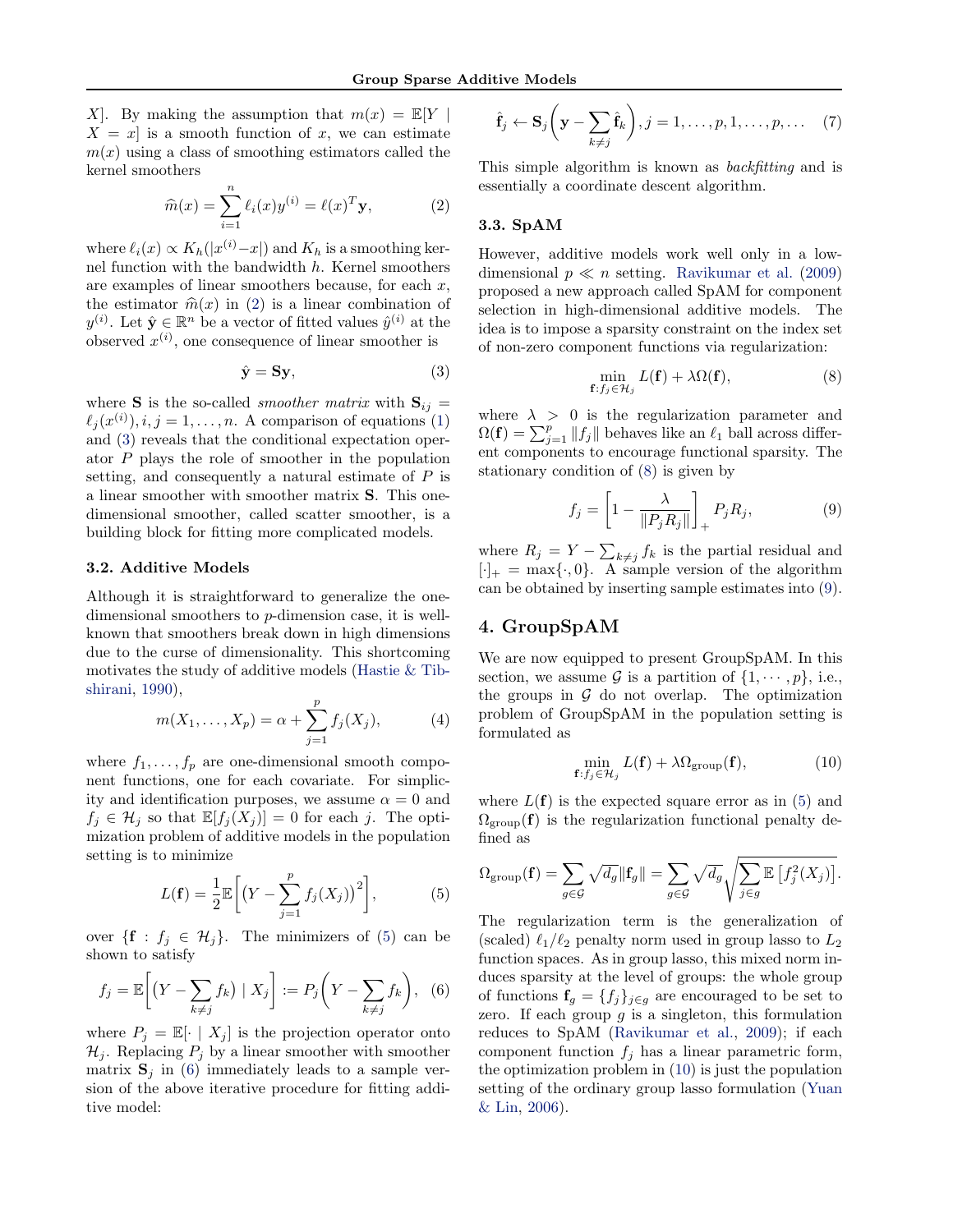<span id="page-3-0"></span>To solve the optimization problem [\(10\)](#page-2-0), a seemingly natural strategy is to employ a block coordinate descent algorithm: we optimize the objective functional in [\(10\)](#page-2-0) with respect to a particular group of functions  $f<sub>q</sub>$  at a time while all other groups of functions are kept fixed. However, as we allow arbitrary covariance of component functions within a group (see remark below for further discussion), there are two main obstacles for applying such algorithm to our problem: (1) it creates a new difficulty to characterize the thresholding condition for functional sparsity at the group level; (2) unlike the ordinary group lasso and SpAM, there is no longer a closed-form solution to the stationary condition for each group of functions  $f<sub>g</sub>$ , in the form of a soft-thresholding operator. Before describing the details of the algorithm, we first state the stationary condition that characterizes the optimum of  $f<sub>g</sub>$ .

**Theorem 1.** Let  $R_g = Y - \sum_{g' \neq g} \sum_{j' \in g'} f_{j'}(X_{j'})$  be the partial residual after removing all functions from the group g. The stationary condition of the prob-lem [\(10\)](#page-2-0) with respect to  $\mathbf{f}_g$  while fixing all other groups  $\{ {\bf f}_{g'} : g' \neq g \}$  is

$$
f_j + \sum_{j' \in g: j' \neq j} P_j f_{j'} - P_j R_g + \lambda \sqrt{d_g} s_j = 0, \forall j \in g, (11)
$$

where  $\mathbf{s}_g = \{s_j \in \mathcal{H}_j\}_{j \in g}$  is a vector of functions belonging to the subgradient of  $\|\mathbf{f}_g\|$ :

$$
\mathbf{s}_{g} = \begin{cases} \left\{ f_{j} / ||\mathbf{f}_{g}|| \right\}_{j \in g} & \text{if } ||\mathbf{f}_{g}|| \neq 0, \\ \left\{ \mathbf{u}_{g} : ||\mathbf{u}_{g}|| \leq 1 \right\} & \text{if } ||\mathbf{f}_{g}|| = 0. \end{cases}
$$

Proof. The proof uses the calculus of variations in Hilbert space. See Appendix for details.  $\Box$ 

Next, we prove a necessary and sufficient thresholding condition at the group level so that we can set a whole group of functions  $f<sub>g</sub>$  to zeros if (12) holds.

**Theorem 2.**  $f_j = 0 \ \forall j \in g$  if and only if

$$
\sqrt{\sum_{j \in g} \mathbb{E}[(P_j R_g)^2]} \le \lambda \sqrt{d_g}.\tag{12}
$$

*Proof.* Necessity. If  $f_j = 0 \ \forall j \in g$ , then (11) reduces to  $P_j R_g = \lambda \sqrt{d_g} s_j \ \forall j \in g$ , with  $\|\mathbf{s}_g\| \leq 1$ . Thus

$$
\sqrt{\sum_{j\in g} \mathbb{E}[(P_j R_g)^2]} = \lambda \sqrt{d_g} \sqrt{\sum_{j\in g} \mathbb{E}[s_j^2]} \leq \lambda \sqrt{d_g}.
$$

Sufficiency. We prove by contradiction. If there exists an  $f_i \neq 0, j \in g$  hence  $\|\mathbf{f}_q\| \neq 0$ , equation (11) becomes

$$
P_j R_g = f_j + \sum_{j' \in g: j' \neq j} P_j f_{j'} + \frac{\lambda \sqrt{d_g}}{\|\mathbf{f}_g\|} f_j, \forall j \in g.
$$

Without loss of generality, we assume  $g = \{1, \dots, |g|\}.$ The set of equations in (11) can be succinctly written in the following equivalent form:

$$
\mathbf{Q}R_g = \mathbf{J}\mathbf{f}_g + \frac{\lambda\sqrt{d_g}}{\|\mathbf{f}_g\|} \mathbf{f}_g,\tag{13}
$$

where **Q** and **J** are a vector and matrix of conditional expectation operators, respectively, defined as

$$
\mathbf{Q} = \left[ \begin{array}{c} P_1 \\ P_2 \\ \vdots \\ P_{|g|} \end{array} \right], \ \mathbf{J} = \left[ \begin{array}{cccc} I & P_1 & \cdots & P_1 \\ P_2 & I & \cdots & P_2 \\ \vdots & \vdots & \ddots & \vdots \\ P_{|g|} & P_{|g|} & \cdots & I \end{array} \right]. \tag{14}
$$

Hence

$$
\sum_{j \in g} \mathbb{E}[(P_j R_g)^2] = \|\mathbf{Q}R_g\|^2 = \left\|\mathbf{J} \mathbf{f}_g + \frac{\lambda \sqrt{d_g}}{\|\mathbf{f}_g\|} \mathbf{f}_g\right\|^2
$$

$$
= \|\mathbf{J} \mathbf{f}_g\|^2 + \lambda^2 d_g + 2 \frac{\lambda \sqrt{d_g}}{\|\mathbf{f}_g\|} \langle \mathbf{J} \mathbf{f}_g, \mathbf{f}_g \rangle.
$$

By the fact that

$$
\langle \mathbf{Jf}_g, \mathbf{f}_g \rangle = \sum_{j \in g} \mathbb{E} \big[ f_j^2 + f_j \sum_{j' \in g : j' \neq j} P_j f_{j'} \big]
$$
  
\n
$$
= \sum_{j \in g} \mathbb{E} \big[ f_j^2 \big] + \sum_{j \in g} \sum_{j' \in g : j' \neq j} \mathbb{E} \big[ f_j \mathbb{E} [f_{j'} \mid X_j] \big]
$$
  
\n
$$
= \sum_{j \in g} \mathbb{E} \big[ f_j^2 \big] + \sum_{j \in g} \sum_{j' \in g : j' \neq j} \mathbb{E} \big[ f_j f_{j'} \big]
$$
  
\n
$$
= \mathbb{E} \bigg[ \big( \sum_{j \in g} f_j \big)^2 \bigg] \ge 0,
$$

we conclude  $\sum_{j\in g} \mathbb{E}[(P_j R_g)^2] \geq \lambda^2 d_g$ .

 $\Box$ 

Following the standard additive models, we replace the conditional expectation operator  $P_i$  by a linear smoother with smoother matrix  $S_i$  in the population conditions (12) and (13) to obtain a sample version of estimation procedure. Specifically, if the sample estimate of norm  $\hat{\omega}_g$  in [\(15\)](#page-4-0) is below the threshold  $\lambda \sqrt{d_g}$ ,<br>the whole group of functions are thresholded to ze the whole group of functions are thresholded to zeros; otherwise, we estimate  $\hat{\mathbf{f}}_q$  by solving the sample version of (13) in equation [\(16\)](#page-4-0). See Algorithm [1](#page-4-0) for details. The full block coordinate descent algorithm of the GroupSpAM procedure is described in Algorithm [2.](#page-4-0) Performing prediction on new data is essentially the same as in the standard additive models [\(Hastie & Tibshirani,](#page-7-0) [1990\)](#page-7-0).

Remark As we don't restrict the covariance of component functions, for two distinct functions  $f_j$  and  $f_{j'}$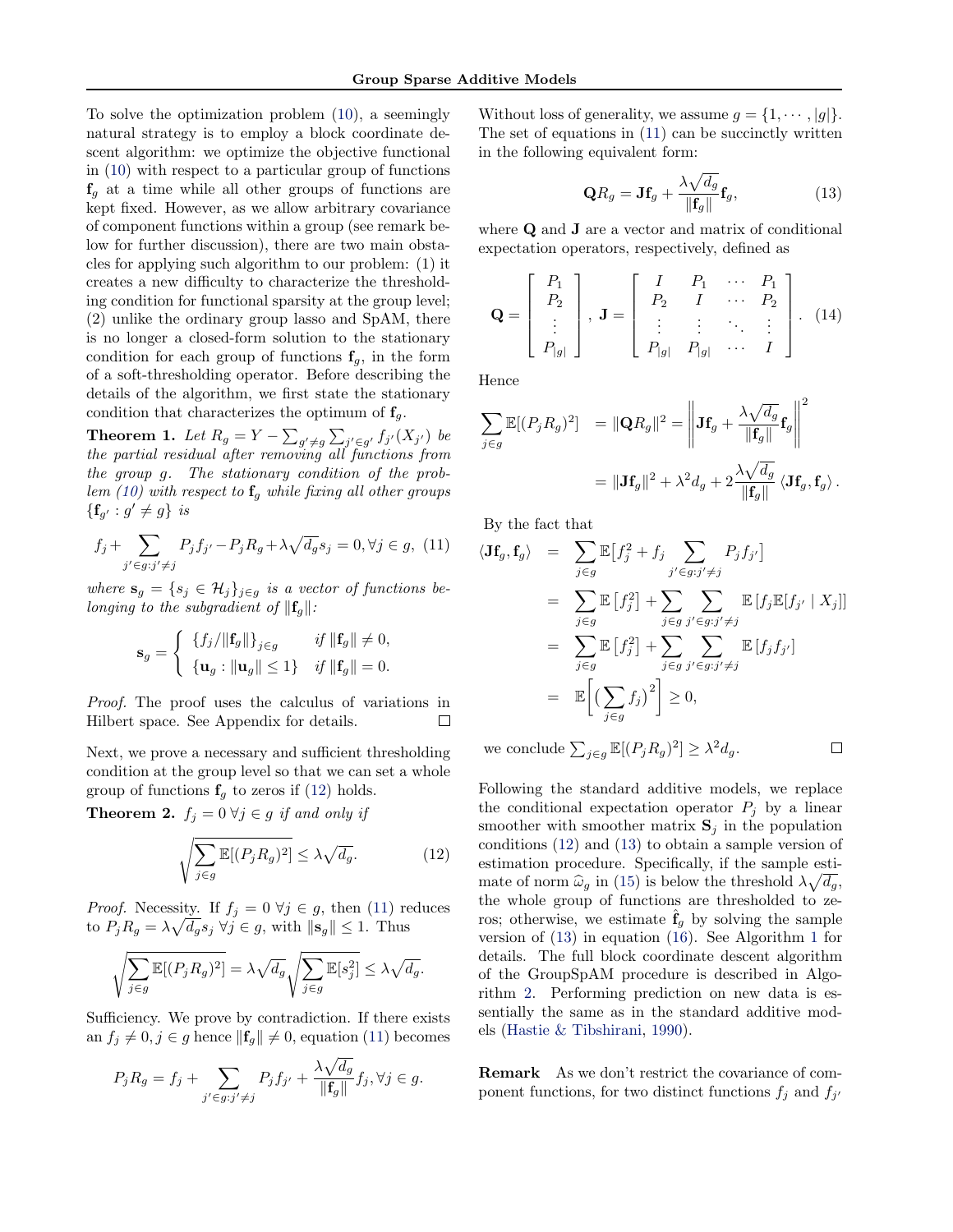# <span id="page-4-0"></span>Algorithm 1 Thresholding

- 1: Input: Partial residual  $\widehat{\mathbf{R}}_q$ , smoother matrices  $\{ \mathbf{S}_i :$  $j \in g$ , and tuning parameter  $\lambda$ .
- 2: Output:  $\hat{\mathbf{f}}_g = \{ \hat{\mathbf{f}}_j : j \in g \}.$

3: Estimate 
$$
P_j R_g
$$
 by smoothing:  $\mathbf{P}_j = \mathbf{S}_j \mathbf{R}_g, \forall j \in g$ .

4: Estimate  $\sqrt{\sum_{j\in g} \mathbb{E}[(P_jR_g)^2]}$  by

$$
\widehat{\omega}_g = \sqrt{\frac{1}{n} \sum_{j \in g} \|\widehat{\mathbf{P}}_j\|^2}.
$$
 (15)

5: if  $\widehat{\omega}_g \leq \lambda \sqrt{d_g}$  then

- 6: Set  $\hat{\mathbf{f}}_i = \mathbf{0}, \ \forall j \in g$ .
- 7: else
- 8: Estimate  $\mathbf{\hat{f}}_g$  by solving the sample version of [\(13\)](#page-3-0): iterate the following fixed point equation over t until convergence

$$
\hat{\mathbf{f}}_{g}^{(t+1)} = \left(\hat{\mathbf{J}} + \frac{\lambda \sqrt{d_g}}{\|\hat{\mathbf{f}}_{g}^{(t)}\|/\sqrt{n}} \mathbf{I}\right)^{-1} \hat{\mathbf{Q}} \hat{\mathbf{R}}_g, \qquad (16)
$$

where  $\widehat{Q}$  and  $\widehat{J}$  are matrices obtained by replacing each  $P_i$  with  $\mathbf{S}_i$  in **Q** and **J** (equation [\(14\)](#page-3-0)), respectively.

9: end if

10: Center each  $\mathbf{f}_j$  by subtracting its mean

#### Algorithm 2 Block Coordinate Descent

- 1: Input: Data  $\mathbf{X} \in \mathbb{R}^{n \times p}, \mathbf{y} \in \mathbb{R}^{n}$ , a partition  $\mathcal{G}$  of  $\{1,\ldots,p\}$ , and tuning parameter  $\lambda$ .
- 2: **Output:** Fitted functions  $\hat{\mathbf{f}} = {\hat{\mathbf{f}}_j : j = 1, ..., p}.$
- 3: Initialize  $\hat{\mathbf{f}}_i = \mathbf{0}$   $\forall j$ ; pre-compute smoother matrices  $\mathbf{S}_i \ \forall j$ .
- 4: Cycle though group  $g \in \mathcal{G}$  until convergence:
	- (1) Compute the partial residual  $\hat{\mathbf{R}}_g = \mathbf{y} \hat{\mathbf{z}}$  $_{g'\neq g}\sum_{j'\in g'}\hat{\mathbf{f}}_{j'}$

(2) 
$$
\hat{\mathbf{f}}_g \longleftarrow \text{Thresholding}(\hat{\mathbf{R}}_g, \{\mathbf{S}_j\}_{j \in g}, \lambda)
$$

in the same group, their covariance  $Cov(f_j, f_{j'})$  is not forced to be zero. By the fact that

$$
Cov(f_j, f_{j'}) = \mathbb{E}[f_j f_{j'}] = \mathbb{E}[f_j \mathbb{E}[f_{j'} | X_j]],
$$

 $P_j f_{j'} = \mathbb{E}[f_{j'} | X_j]$  is not restricted to be zero as well. Therefore, no closed-form solution to the stationary condition [\(11\)](#page-3-0) is available and we solve its sample version by fixed point iteration in (16). On the other hand, if  $P_j f_{j'}$  is assumed to be zero for all distinct  $j, j' \in g$  in [\(11\)](#page-3-0), the solution of  $\hat{\mathbf{f}}_q$  can be directly obtained by applying a soft-thresholding operator:  $\hat{\mathbf{f}}_j = \left[1 - \frac{\lambda \sqrt{d_g}}{\hat{\omega}_s}\right]$  $\widehat{\omega}_g$ 1 **P**<sub>j</sub>, ∀j ∈ g. However, such + an assumption, though leading to a simple closed-form solution of  $\hat{\mathbf{f}}_q$ , is unrealistic in practice for within-group component functions.

# 5. GroupSpAM with Overlap

In this section, we allow overlap between the groups in  $\mathcal G$  and we are interested in estimating an additive model whose support is a union of groups. We adopt the approach of [Jacob et al.](#page-7-0) [\(2009\)](#page-7-0) by introducing a set of latent functions  $\mathbf{h}^g = \{h^g_j \in \mathcal{H}_j\}_{j \in g}$ , one set for each group, and solve the following optimization problem

$$
\min_{\mathbf{f}, \{\mathbf{h}^g\}_{g \in \mathcal{G}}} L(\mathbf{f}) + \lambda \sum_{g \in \mathcal{G}} \sqrt{d_g} \|\mathbf{h}^g\|
$$
\n
$$
\text{s.t.} \sum_{g: j \in g} h_j^g = f_j, \, j = 1, \dots, p. \tag{17}
$$

The idea is to decompose each original component function to be the sum of a set of latent functions and then apply the functional group penalty to the decomposition. As a consequence, the covariates that are not in any selected group are removed and the resulting support is a union of groups. Once we eliminate f from (17), the problem reduces to

$$
\min_{\{\mathbf{h}^g\}_{g\in\mathcal{G}}} \frac{1}{2} \mathbb{E}\bigg[ \left(Y - \sum_{g\in\mathcal{G}} \sum_{j\in g} h_j^g(X_j) \right)^2 \bigg] + \lambda \sum_{g\in\mathcal{G}} \sqrt{d_g} \|\mathbf{h}^g\|.
$$
\n(18)

Algorithm 2 can be directly applied to solve (18) by treating each  $h^g$  as a block.

# 6. Experiments

#### 6.1. Simulation Study

We generate covariates with compound symmetry covariance structure as follows: each covariate  $X_i$  =  $(W_j + tU)/(1 + t), j = 1, \ldots, p$ , where  $W_1, \ldots, W_p$  and  $U$  are i.i.d from Uni(-2.5,2.5). For distinct covariates  $X_j$  and  $X_k$ , corr $(X_j, X_k) = t^2/(1+t^2)$ . The setting  $t = 0$  corresponds to the case of independent covariates. The sample size  $n = 150$ , and the dimension of covariates  $p = 200$  and 1000.

We then generate responses from an additive model in  $\mathbb{R}^p$  with two groups of relevant component func-tions, each of size four (Table [1\)](#page-5-0):  $Y = m(X) + \epsilon =$  $\sum_{j=1}^{8} f_j(X_j) + \epsilon$ , where  $\epsilon \sim \mathcal{N}(0, \sigma^2)$ . The component functions are drawn from [Lin & Zhang](#page-7-0) [\(2006\)](#page-7-0) and [Ravikumar et al.](#page-7-0) [\(2009\)](#page-7-0), and are appropriately scaled so that each group contains a function with relatively low variance. The standard deviation  $\sigma$  of the noise is carefully chosen to give a signal-to-noise ratio  $\sqrt{\text{Var}(m(\boldsymbol{X}))/\sigma^2} = 3$  in the case of uncorrelated covariates  $(t = 0)$ . For each training data, we also generate equal-sized validation data and test data in the same manner. Validation datasets are used to choose the value of the parameter  $\lambda$ , and test datasets are used to measure the predication accuracy of the estimated models in terms of mean squared error (MSE).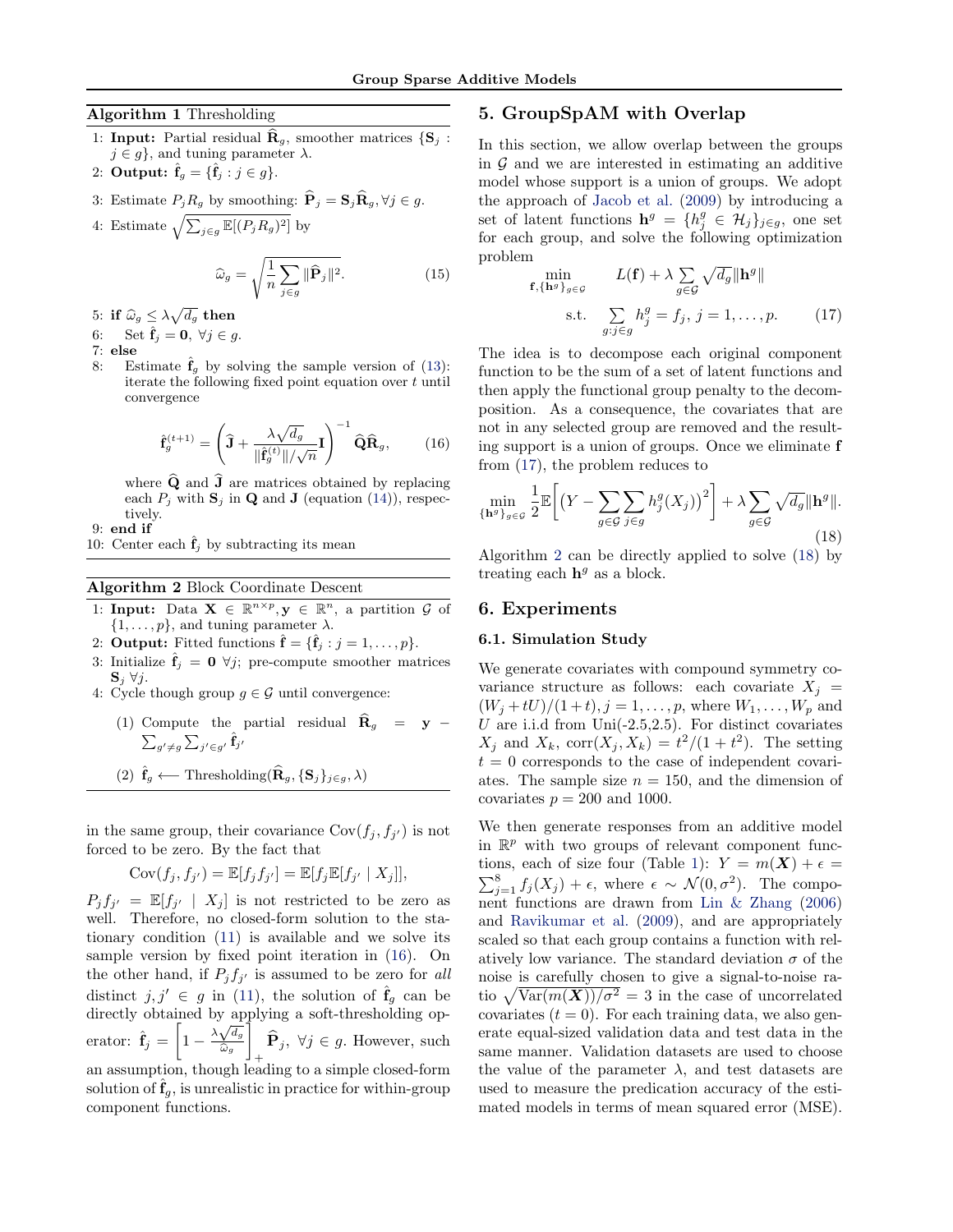<span id="page-5-0"></span>

Figure 1. The estimated component functions (solid blue) and true component functions (dashed red) in one simulation with  $p = 200, t = 0$ . All the covariates are scaled to the interval [0,1]. Black dots in each plot represent the partial residuals after removing the corresponding estimated component function.

| Component Functions | Variance |                                      |       |  |
|---------------------|----------|--------------------------------------|-------|--|
| $f_1(x)$            | $=$      | $-2\sin(2x)$                         | 2.10  |  |
| $f_2(x)$            | $=$      | $x^2$                                | 3.47  |  |
| $f_3(x)$            | $=$      | $2\sin(x)$<br>$\overline{2-\sin(x)}$ | 0.98  |  |
| $f_4(x)$            | $=$      | $\exp(-x)$                           | 8.98  |  |
| $f_5(x)$            | $=$      | $x^3 + 1.5(x - 1)^2$                 | 14.57 |  |
| $f_6(x)$            | $=$      | $\boldsymbol{x}$                     | 2.08  |  |
| $f_7(x)$            | $=$      | $3\sin(\exp(-0.5x))$                 | 0.80  |  |
| $f_8(x)$            |          | $= -5\phi(x, 0.5, 0.8^2)$            | 3.76  |  |

Table 1. The two groups of true component functions used in the simulation and their variances assuming  $x$  is uniformly generated from [-2.5, 2.5].  $\phi(\cdot,\mu,\sigma^2)$  is the normal cumulative distribution function (cdf) with mean  $\mu$  and standard deviation  $\sigma$ .

Table [2](#page-6-0) summarizes the results of applying different methods to 100 simulated data for each value of  $p = 200, p = 1000$  and  $t = 0, 1, 2$ . As expected, as the dimension  $(p)$  or the correlation  $(t)$  increases, the problem in general becomes more difficult. For all reported results, we assume a group structure with 50 or 250 blocks of 4 neighboring covariates for GroupSpAM and group lasso, and use Gaussian kernel smoothers with the plug-in bandwidths  $h_j = 0.6$ s $\hat{d}(X_j) n^{-1/5}$  for jth covariate to implement GroupSpAM and SpAM. For group lasso, we use the implementation in the state-of-art package SLEP [\(Liu et al.,](#page-7-0) [2009b\)](#page-7-0); for COSSO<sup>1</sup> , we use the Matlab code available from [http:](http://www4.stat.ncsu.edu/~hzhang/cosso.html) [//www4.stat.ncsu.edu/~hzhang/cosso.html](http://www4.stat.ncsu.edu/~hzhang/cosso.html). In almost all cases, GroupSpAM is able to recover all the true supports of covariates with higher precisions and have lower MSE on test data. Compared to the group lasso, GroupSpAM has significantly improved the predictive power of estimates, and also leads to much better support recovery when  $t$  increases. The improvement is mainly in terms of variable selection as compared to SpAM, showing the benefit of considering the group sparsity in estimating additive models. It is particularly interesting to notice that the supports of component functions with relatively low variances, i.e.,  $f_3$  and  $f_7$ , are hard to be recovered as individual units by SpAM, but are much easier for GroupSpAM to select when combined with other components in the same group. Figure 1 shows the estimated component functions by GroupSpAM (solid blue line) versus the true component functions (dashed red line) in one typical simulation with  $p = 200, t = 0$ .

# 6.2. Breast Cancer Data

In our second experiment, we apply GroupSpAM with overlap to a breast cancer dataset [\(van de Vijver et al.,](#page-7-0) [2002\)](#page-7-0) to demonstrate the potential advantage of using additive models with group sparsity in a real-world problem. The dataset consists of gene expression measurements for 8,141 genes collected from 295 breastcancer tumors (78 metastatic and 217 non-metastatic). We are interested in finding a sparse set of genes that can discriminate the two types of tumors. Instead of considering individual genes independently, a more powerful way is to build a predictive model that takes into account their pathway information. Some genes in a biological pathway are known to perform the same

<sup>&</sup>lt;sup>1</sup>For  $p = 1000$ , we get many warning messages in run[ning COSSO, which suggests that COSSO might not scale](http://www4.stat.ncsu.edu/~hzhang/cosso.html) [well to high-dimensional settings \(see also Table](http://www4.stat.ncsu.edu/~hzhang/cosso.html) [2\)](#page-6-0).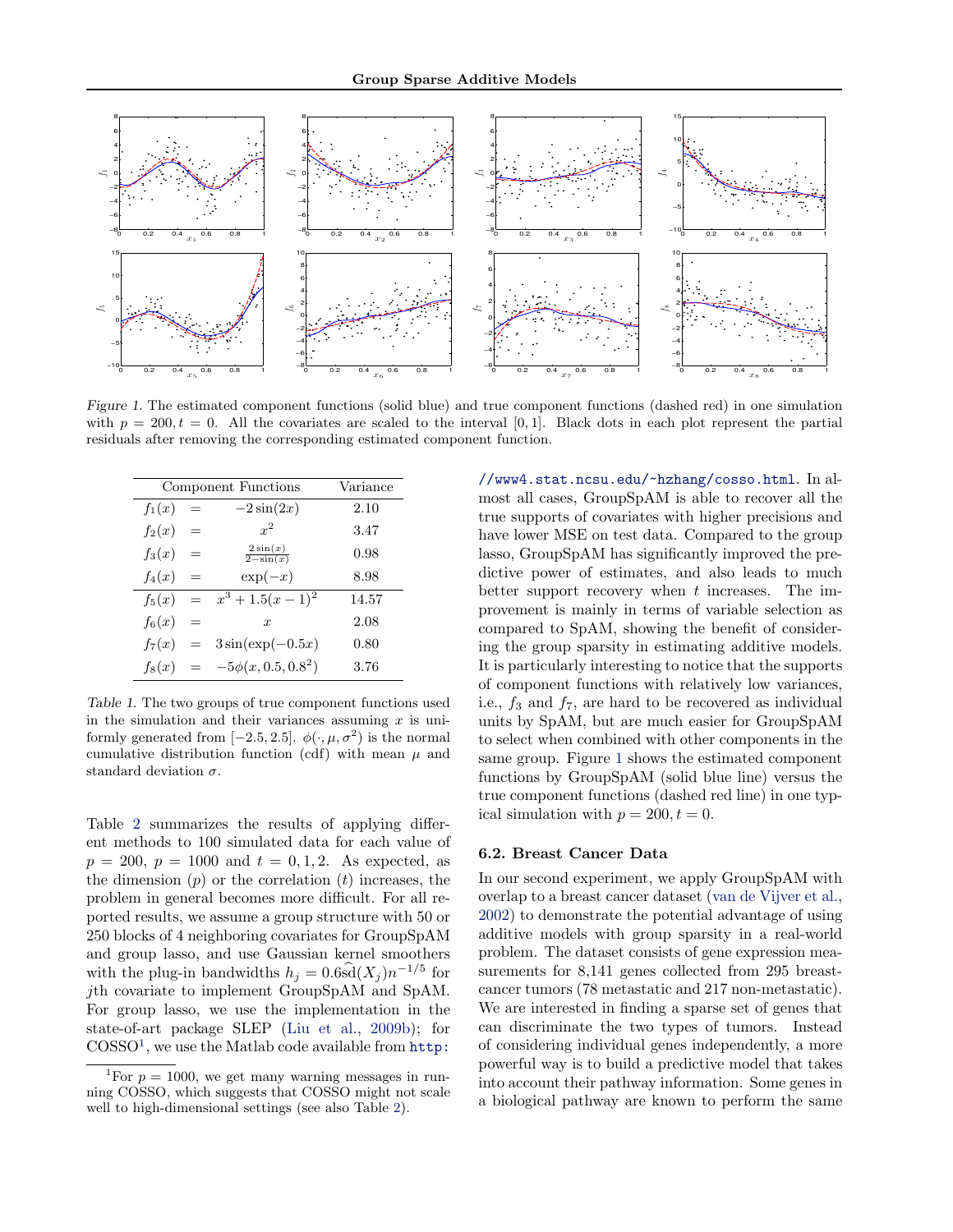Group Sparse Additive Models

<span id="page-6-0"></span>

| $\boldsymbol{p}$ |  | $t$ method   | precision  | recall     | size          | $#f_1$         | $#f_2$   | $#f_3$   | $#f_4$   | $#f_5$         | $#f_6$         | $#f_7$         | $#f_8$         | MSE          |
|------------------|--|--------------|------------|------------|---------------|----------------|----------|----------|----------|----------------|----------------|----------------|----------------|--------------|
| 200<br>$\bigcap$ |  | GroupSpAM    | 1.00(0.00) | 1.00(0.00) | 8.00(0.00)    | 100            | 100      | 100      | 100      | 100            | 100            | 100            | 100            | 7.22(1.17)   |
|                  |  | SpAM         | 0.85(0.16) | 0.82(0.11) | 8.17(2.36)    | 83             | 100      | 56       | 100      | 100            | 94             | 27             | 100            | 9.61(2.22)   |
|                  |  | <b>COSSO</b> | 0.66(0.27) | 0.42(0.15) | 7.04(5.48)    | 6              | 1        | 27       | 100      | 50             | 61             | 3              | 88             | 28.29 (4.39) |
|                  |  | GroupLasso   | 0.95(0.13) | 0.99(0.05) | 8.64 (1.76)   | 100            | 100      | 100      | 100      | 99             | 99             | 99             | 99             | 28.34(3.10)  |
| 200              |  | GroupSpAM    | 0.96(0.12) | 1.00(0.00) | 8.52(1.66)    | 100            | 100      | 100      | 100      | 100            | 100            | 100            | 100            | 7.01(1.29)   |
|                  |  | SpAM         | 0.81(0.20) | 0.60(0.11) | 7.10(6.26)    | 94             | 82       | 4        | 98       | 100            | 3              | 10             | 86             | 9.10(1.74)   |
|                  |  | <b>COSSO</b> | 0.33(0.21) | 0.48(0.19) | 16.08(10.60)  | 23             | 36       | 42       | 93       | 73             | 27             | 15             | 74             | 16.56(2.93)  |
|                  |  | GroupLasso   | 0.67(0.38) | 0.65(0.37) | 7.96(6.39)    | 64             | 64       | 64       | 64       | 65             | 65             | 65             | 65             | 20.69(2.93)  |
| 200              |  | GroupSpAM    | 0.89(0.19) | 0.99(0.07) | 9.68(4.20)    | 100            | 100      | 100      | 100      | 98             | 98             | 98             | 98             | 7.26(1.78)   |
|                  |  | SpAM         | 0.71(0.22) | 0.46(0.12) | 5.90(3.05)    | 88             | 75       | $\Omega$ | 83       | 100            | $\Omega$       | 4              | 15             | 8.48 (1.74)  |
|                  |  | COSSO        | 0.23(0.12) | 0.41(0.15) | 16.57(7.47)   | 11             | 61       | 22       | 90       | 76             | 10             | 10             | 47             | 13.72(2.60)  |
|                  |  | GroupLasso   | 0.13(0.29) | 0.12(0.24) | 5.60(5.46)    | 14             | 14       | 14       | 14       | 11             | 11             | 11             | 11             | 26.19(3.11)  |
|                  |  | GroupSpAM    | 1.00(0.00) | 1.00(0.00) | 8.00(0.00)    | 100            | 100      | 100      | 100      | 100            | 100            | 100            | 100            | 7.21(1.12)   |
| 1000 0           |  | SpAM         | 0.86(0.15) | 0.68(0.14) | 6.60(2.24)    | 49             | 91       | 25       | 100      | 100            | 71             | 7              | 97             | 11.66(2.73)  |
|                  |  | <b>COSSO</b> | 0.01(0.00) | 0.97(0.06) | 800.05(1.16)  | 93             | 100      | 97       | 100      | 100            | 100            | 84             | 100            | 36.59 (4.86) |
|                  |  | GroupLasso   | 0.93(0.15) | 0.97(0.11) | 8.80(2.71)    | 98             | 98       | 98       | 98       | 97             | 97             | 97             | 97             | 29.49 (4.23) |
| 1000 1           |  | GroupSpAM    | 0.92(0.17) | 0.99(0.05) | 9.12(3.00)    | 99             | 99       | 99       | 99       | 100            | 100            | 100            | 100            | 7.34(1.78)   |
|                  |  | SpAM         | 0.71(0.25) | 0.52(0.13) | 8.62(19.38)   | 77             | 64       | 1        | 92       | 100            | $\mathbf{1}$   | 4              | 73             | 10.34(2.25)  |
|                  |  | COSSO        | 0.00(0.00) | 0.00(0.00) | 0.00(0.00)    | $\overline{0}$ | $\Omega$ | $\Omega$ | $\Omega$ | $\overline{0}$ | $\Omega$       | $\Omega$       | $\overline{0}$ | 21.95(2.53)  |
|                  |  | GroupLasso   | 0.31(0.35) | 0.41(0.41) | 8.92(8.92)    | 36             | 36       | 36       | 36       | 46             | 46             | 46             | 46             | 21.55(2.81)  |
| 1000 2           |  | GroupSpAM    | 0.75(0.30) | 0.97(0.11) | 14.64 (14.76) | 95             | 95       | 95       | 95       | 100            | 100            | 100            | 100            | 8.10(2.70)   |
|                  |  | <b>SpAM</b>  | 0.69(0.29) | 0.34(0.13) | 6.04(8.37)    | 59             | 43       | 0        | 65       | 100            | $\Omega$       | 1              | 3              | 9.69(2.30)   |
|                  |  | COSSO        | 0.00(0.00) | 0.00(0.00) | 0.00(0.00)    | $\overline{0}$ | $\Omega$ | $\Omega$ | $\Omega$ | $\Omega$       | $\Omega$       | $\Omega$       | $\Omega$       | 26.30(2.68)  |
|                  |  | GroupLasso   | 0.02(0.12) | 0.03(0.16) | 4.36(4.60)    | 4              | 4        | 4        | 4        | $\mathfrak{D}$ | $\mathfrak{D}$ | $\mathfrak{D}$ | $\mathfrak{D}$ | 25.86(3.06)  |

Table 2. Comparison of different methods on simulated data. Shown in 4th, 5th and 6th column are the mean and standard deviation (shown in parenthesis) of precisions, recalls and sizes of the estimated supports, respectively. The symbol  $\#f_i$  denotes the number of times jth covariate appears in the estimated models. The last column shows the mean and standard deviation of the mean squared errors (MSE) of the estimated models on test data sets.

functionality in the cell, hence are more likely to be involved in the studied phenomenon in a group manner. Furthermore, each gene can participate in multiple pathways, and the studied phenomenon may possibly depend on the behavior of genes in a complex way. The GroupSpAM with overlap provides us with a natural and flexible way to incorporate these prior information into the biological analysis, where each group consists of the set of genes in a pathway and groups are potentially overlapping.

Among all 8, 141 genes, we focus on 3, 510 of them that belong to at least one canonical pathway in the Molecular Signatures Database [\(Subramanian et al.,](#page-7-0) [2005\)](#page-7-0). We further reduce the gene set to top 300 genes most correlated with the type of tumor by applying the sure independence screening [\(Fan & Lv,](#page-7-0) [2008\)](#page-7-0). This step, which excludes the most irrelevant genes, is a common practice for analyzing microarray data.

Overall, we obtain 1, 369 covariates (gene expression levels) in 432 groups after covariate duplication. Since the dataset is heavily unbalanced, we adopt a balanced loss function, where each positive (negative) sample is weighted by the proportion of negative (positive)

|   | fold method | BER   |     | $\#$ genes $\#$ pathways |
|---|-------------|-------|-----|--------------------------|
|   | GroupSpAM   | 0.353 | 55  | 196                      |
| 1 | SpAM        | 0.362 | 91  | 266                      |
|   | GroupLasso  | 0.384 | 44  | 238                      |
| 2 | GroupSpAM   | 0.358 | 44  | 243                      |
|   | SpAM        | 0.349 | 109 | 302                      |
|   | GroupLasso  | 0.365 | 56  | 248                      |
| 3 | GroupSpAM   | 0.326 | 74  | 149                      |
|   | SpAM        | 0.333 | 101 | 209                      |
|   | GroupLasso  | 0.346 | 76  | $^{138}$                 |

Table 3. Comparison of different methods on the breast cancer dataset. BER refers to the balanced error rate, which is defined as the average of the errors in each tumor type. #genes denotes the number of *distinct* selected genes. #pathways denotes the number of selected pathways.

samples. To get the classification label from the nonparametric regression analysis, we simply take the sign of the predicted responses. Table 3 shows the results of GroupSpAM, SpAM and group lasso with overlap [\(Jacob et al.,](#page-7-0) [2009\)](#page-7-0) based on the balanced loss function by a 3-fold cross validation<sup>2</sup>. As we can see

<sup>2</sup>When running COSSO, we ran into the same problem as in the simulation. Hence we left the results of COSSO.